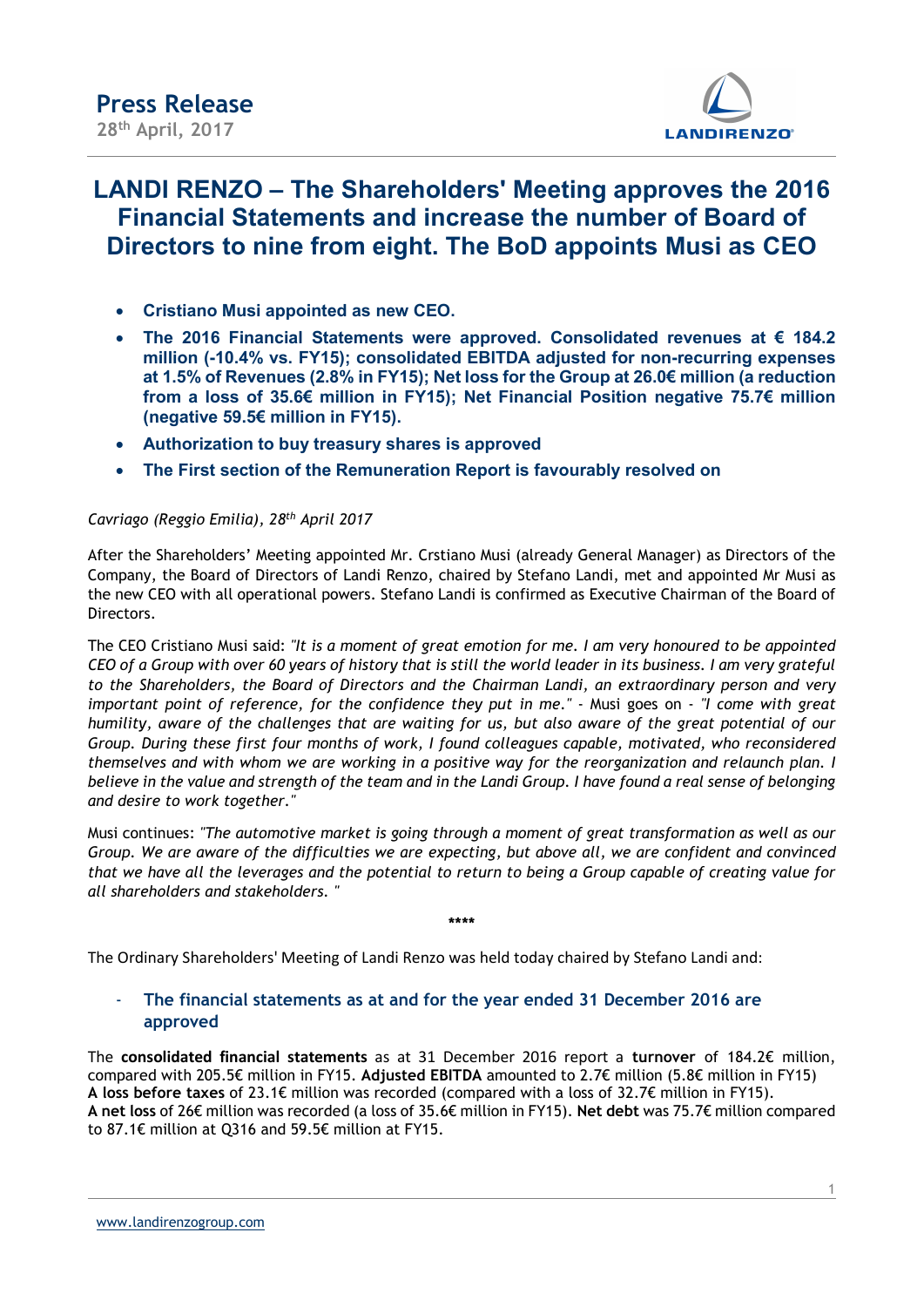

Regarding the results of the Parent Company the turnover totalled 72.8€ million, down by 11.7% compared to previous year. The EBITDA was negative at 9.1€ million (negative at 10.8€ million in FY15) after nonrecurring expenses of 5.6€ million. EBIT was negative 17.8€ million (negative at 21.7€ million in FY15). A Net Loss of 29.0€ million was recorded (a loss of 37.7€ million in FY15).

Net indebtedness was negative at 71.6€ million, and negative 60.3€ million at FY15.

The Shareholders' Meeting viewed the Consolidated Financial Statements and approved the Financial Statements as at and for the year ended 31 December 2016, resolving to cover the loss for the year, equal to approximately 29 million Eur, by making full use of the extraordinary reserve and that one related to IAS transition which are now equal to zero, and by making use of the share premium accounts that is now equal to approximately 31 million Eur.

## increased the number of Directors to nine from eight

The Shareholders' Meeting resolved to increase to nine from eight the number of Directors. Cristiano Musi, already Group General Manager since December 2016, was appointed as ninth Director. The curriculum vitae of Mr Cristiano Musi is available on the Company's website www.landirenzogroup.com, Investors, Governance, Corporate Bodies. As far as the Company is concerned, Cristiano Musi does not hold today's shares in the share capital of the Company.

Please note that Director Anton Karl declared to satisfy the requirements under articles 147-ter, paragraph 4, and 148, paragraph 3, of the Consolidated Law on Finance, and art. 3 of the Code of Conduct for Listed Companies, to qualify as independent director. The existence of these requirements of Anton Karl was verified even by the Board according to the existing law and to the Corporate Governance law. So Anton Karl becomes the third independent director together with Sara Fornasiero and Ivano Accorsi.

## authorisation to purchase and sell treasury shares renewed

The Shareholders' Meeting resolved to renew the programme to purchase and/or sell treasury shares in order to:

(a) have treasury shares to use: (i) for stock option plans for executive directors, employees, including managers and staff of the Company and its subsidiaries, (ii) for the issue of bonds convertible into shares of the Company, (iii) effectively use Company liquidity;

(b) provide a stabilising action for share trends in relation to contingent market anomalies, improving share liquidity, while complying with national and EU laws and regulations.

The main characteristics of the proposed programme are: an 18-month duration starting from the date of today Shareholders' Meeting; a maximum number of ordinary shares of an overall nominal value, including shares held by the Company and subsidiaries, that does not exceed one fifth of the entire capital to acquire at a price which is not less or more than 20% the benchmark price registered for the share on the trading day prior to each single purchase and, in any case, at a price not higher than the highest price between the price of the last independent transaction and the offer price of highest current independent purchase in the trading venue where the purchase is made, even when the shares are traded in different trading venues. Treasury shares will be purchased in compliance with national and EU laws and regulations, according to various methods: (i) public purchase offer or exchange, (ii) on regulated markets, (iii) the purchase or sale of derivatives with the physical delivery of underlying shares, or (iv) the assignment of sales options to shareholders. Each single sale shall be for an amount that is not less or more than 20% the benchmark price registered in the session prior to the sale. In 2016, the Company did not trade either treasury shares or Parent Companies' shares and, at present, does not hold treasury shares or Parent Company's shares. Subsidiaries do not hold Company's shares.